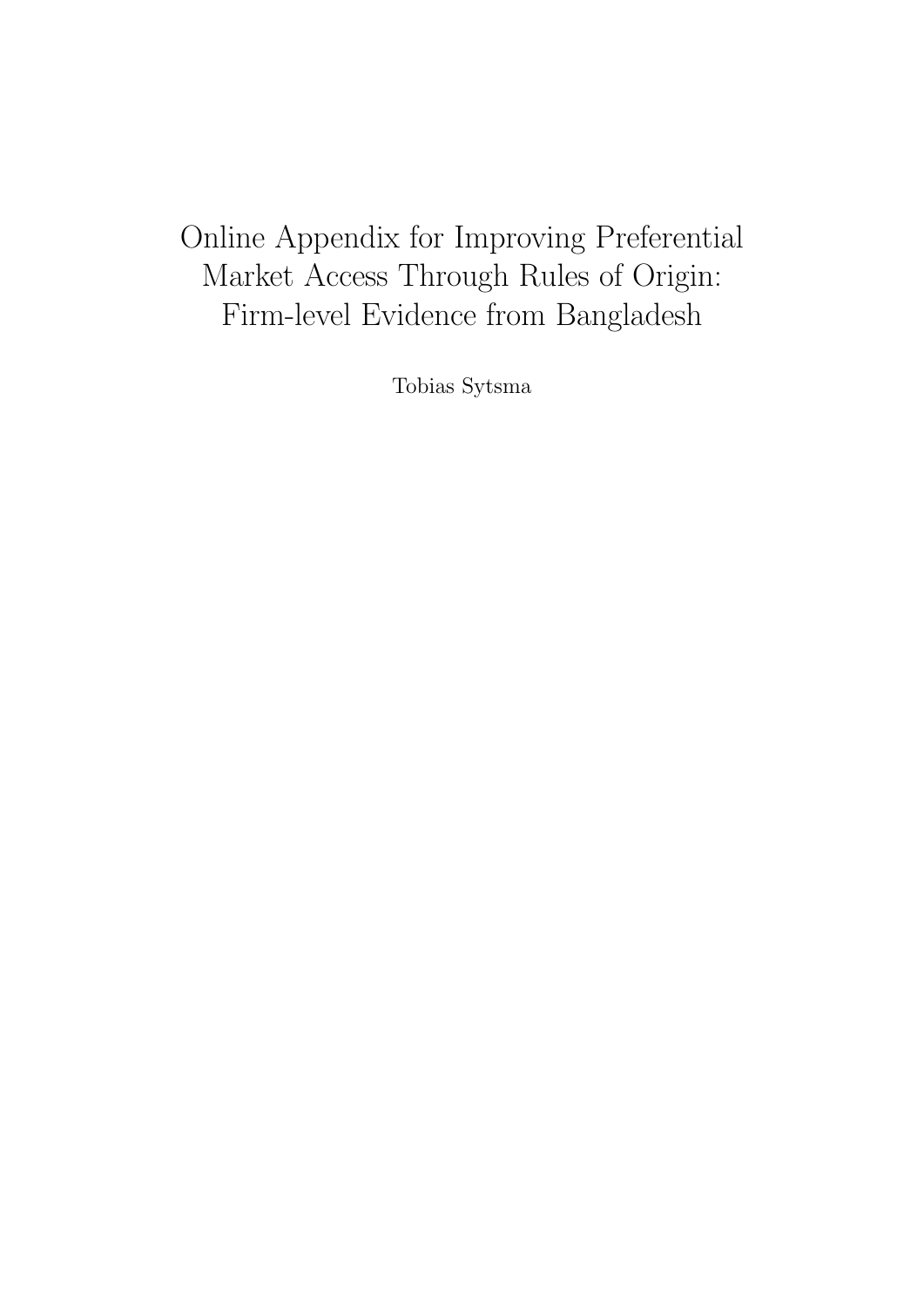## A1 Additional Tables

|                              | (1)                              | (2)                              | (3)                              | (4)                   | (5)                   | (6)                   | (7)                   | (8)                   | (9)                  |
|------------------------------|----------------------------------|----------------------------------|----------------------------------|-----------------------|-----------------------|-----------------------|-----------------------|-----------------------|----------------------|
| $WOVEN_k$                    | 0.234<br>(0.191)                 | 0.040<br>(0.129)                 | 0.092<br>(0.124)                 |                       |                       |                       |                       |                       |                      |
| $EU_i$                       | $1.056^{***}\;$                  | $1.142***$                       | $1.200***$                       |                       |                       |                       |                       |                       |                      |
| $WOVEN_k * EU_i$             | (0.252)<br>$-0.358*$             | (0.172)<br>$-0.321**$            | (0.185)<br>$-0.343**$            |                       |                       |                       |                       |                       |                      |
| $POST_t$                     | (0.191)<br>0.078                 | (0.143)<br>$0.192**$             | (0.138)                          |                       |                       |                       |                       |                       |                      |
| $WOVEN_k * POST_t$           | (0.105)<br>$-0.023$              | (0.082)<br>$-0.012$              | $-0.122***$                      |                       |                       |                       |                       |                       |                      |
| $EU_i * POST_t$              | (0.062)<br>$0.305***$            | (0.056)<br>$0.193**$             | (0.042)<br>$0.173**$             |                       |                       |                       |                       |                       |                      |
| $WOVEN_k * EU_i * POST_t$    | (0.105)<br>$0.165***$<br>(0.062) | (0.080)<br>$0.154***$<br>(0.050) | (0.073)<br>$0.195***$<br>(0.037) | $0.326***$<br>(0.044) | $0.265***$<br>(0.049) | $0.219***$<br>(0.053) | $0.224***$<br>(0.068) | $0.258***$<br>(0.059) | $0.258**$<br>(0.105) |
| Observations                 | 275,577                          | 273.615                          | 269,409                          | 104,803               | 61,730                | 151,847               | 104,863               | 151,847               | 151,847              |
| R-squared                    | 0.064                            | 0.202                            | 0.246                            | 0.903                 | 0.954                 |                       | 0.742                 | 0.720                 | 0.720                |
| firm fe<br>firm-prod-year fe |                                  | y                                |                                  |                       |                       |                       |                       |                       |                      |
| firm-prod-dest fe            |                                  |                                  |                                  | $\mathbf y$<br>y      | y                     | у<br>y                | у                     | $\mathbf y$           | у<br>y               |
| market-year fe               |                                  |                                  |                                  |                       |                       | у                     | y<br>у                | y<br>y                | y                    |
| firm-market-year fe          |                                  |                                  |                                  | у                     | у                     |                       |                       |                       |                      |
| firm-prod-market fe          |                                  |                                  |                                  |                       | y                     |                       |                       |                       |                      |
| firm-year fe                 |                                  |                                  | у                                |                       |                       |                       |                       |                       |                      |
| GSP Only                     |                                  |                                  |                                  |                       |                       |                       | y                     |                       |                      |
| <b>PPML</b>                  |                                  |                                  |                                  |                       |                       | У                     |                       |                       |                      |
| cluster                      | market                           | market                           | market                           | market                | market                | market                | market                | market-HS2            | market-HS2-year      |

#### Table A1: Specification tests

Notes: This table presents the results from estimating equation (3) using alternative sets of fixed effects, estimation procedures, samples, and error cluster specifications. Column 7 is estimated using pseudo-Poisson maximum likelihood. Column 8 is estimated using only destinations with GSP programs.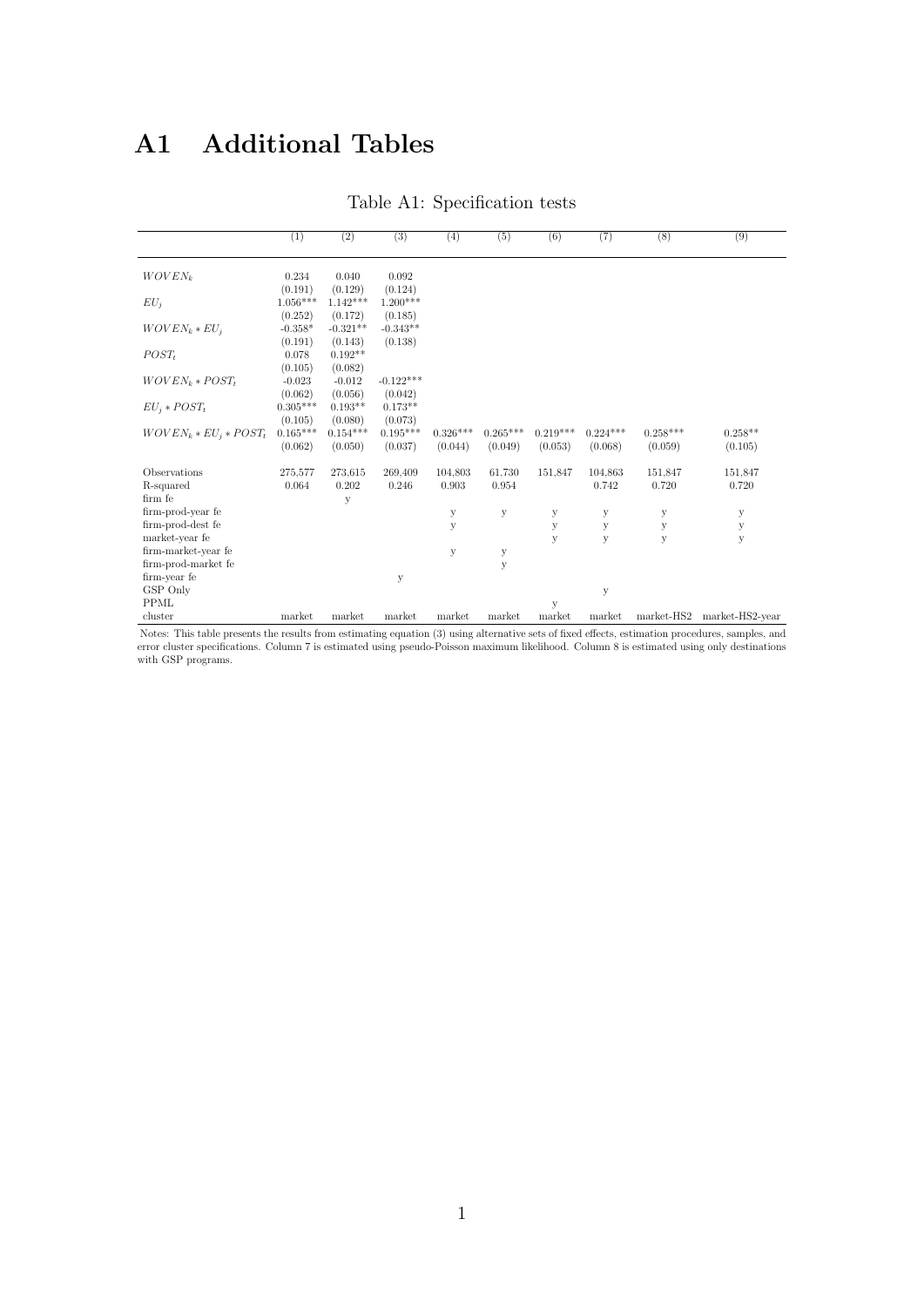|                                        | (1)                               | (2)                            | $\overline{(3)}$                   |
|----------------------------------------|-----------------------------------|--------------------------------|------------------------------------|
|                                        | Woven products DD                 | Knit products DD               | <b>DDD</b>                         |
| $EU_i * 1(Year_t = 2008)$              | 0.0374<br>(0.0718)                | 0.0978<br>(0.0863)             |                                    |
| $EU_i * 1(Year_t = 2009)$              | 0.0760                            | $0.0811*$                      |                                    |
| $EU_i * 1(Year_t = 2010)$              | (0.0636)<br>$0.205**$             | (0.0468)<br>$0.0818**$         |                                    |
| $EU_i * 1(Year_t = 2012)$              | (0.0927)<br>$0.374***$<br>(0.121) | (0.0354)<br>0.0947<br>(0.0728) |                                    |
| $EU_i * 1(Year_t = 2013)$              | $0.378***$<br>(0.127)             | $-0.0350$<br>(0.0763)          |                                    |
| $EU_i * WOVEN_k * 1(Year_t = 2008)$    |                                   |                                | $-0.0822$                          |
| $EU_i * WOVEN_k * 1(Year_t = 2009)$    |                                   |                                | (0.0584)<br>$-0.0448$<br>(0.0785)  |
| $EU_i * WOVEN_k * 1(Year_t = 2011)$    |                                   |                                | 0.0934<br>(0.0743)                 |
| $EU_i * WOVEN_k * 1(Year_t = 2012)$    |                                   |                                | $0.247***$                         |
| $EU_i * WOVEN_k * 1(Year_t = 2013)$    |                                   |                                | (0.0778)<br>$0.407***$<br>(0.0986) |
| Observations                           | 73,009                            | 79,032                         | 151,847                            |
| R-squared                              | 0.550                             | 0.644                          | 0.720                              |
| firm-prod-year fe<br>firm-prod-dest fe | $\mathbf{y}$                      | y                              | у                                  |
| market-year fe                         | $\mathbf y$                       | $\mathbf{y}$                   | y<br>$\mathbf{y}$                  |

Table A2: Event Study

Notes: This table presents the results from estimating the event study versions of equations (1), (2), and (3), respectively. Errors allow for clustering at the market level. The year 2010 is used as a reference category.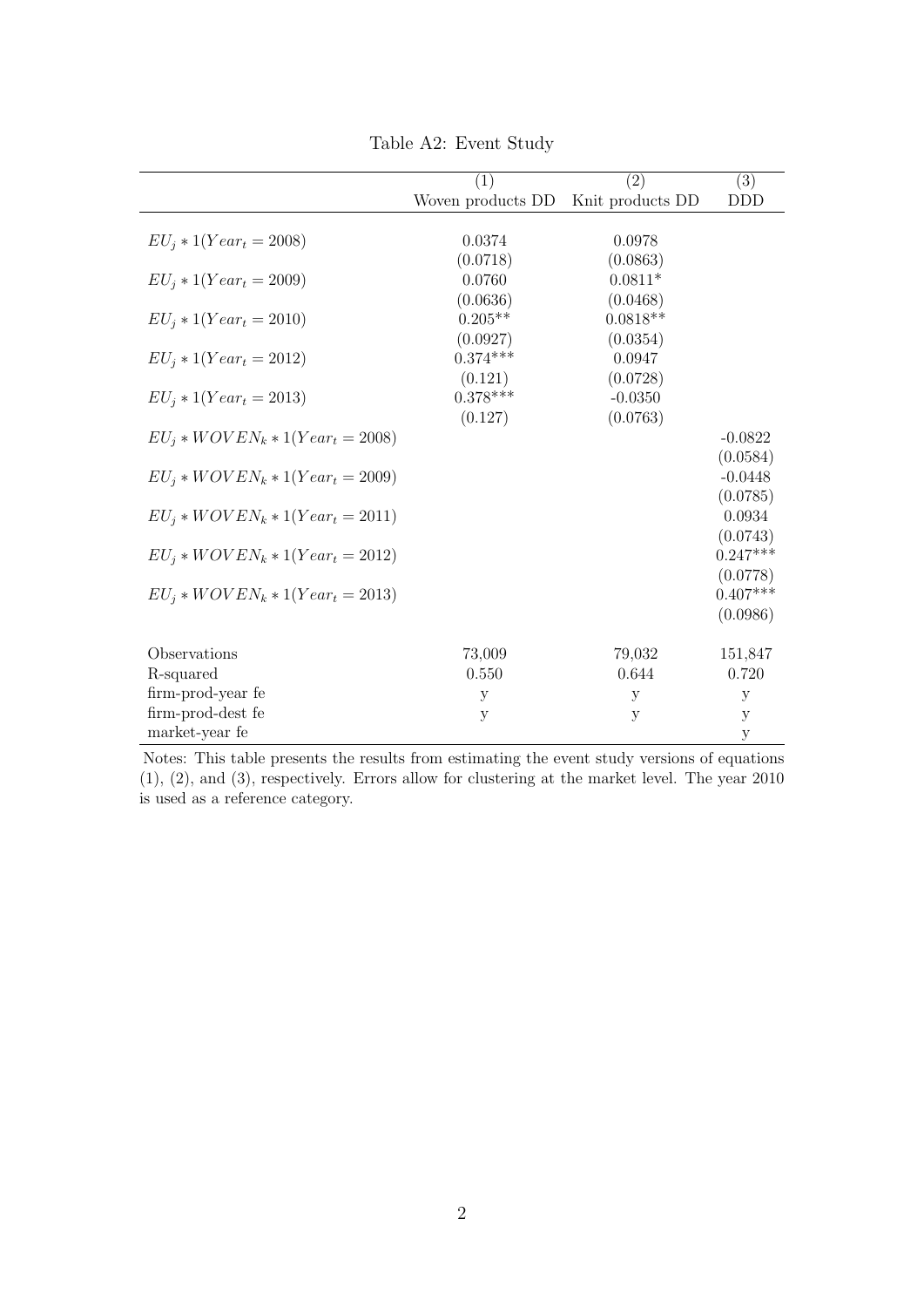Table A3: Event Study Robustness

|                                                                                                                                                                                                                                | (1)<br>Woven DD        | (2)<br>Knit DD         | (3)<br><b>DDD</b>     | (4)<br>Woven DD Knit DD | (5)                    | (6)<br><b>DDD</b>     | (7)<br>Woven DD        | (8)<br>Knit DD         | (9)<br><b>DDD</b>      | (10)<br>Woven DD       | (11)<br>Knit DD    | (12)<br><b>DDD</b>     | (13)<br>Woven DD   | (14)<br>Knit DD       | (15)<br><b>DDD</b>     | (16)<br>Woven DD  | (17)<br>Knit DD    | (18)<br><b>DDD</b>     |
|--------------------------------------------------------------------------------------------------------------------------------------------------------------------------------------------------------------------------------|------------------------|------------------------|-----------------------|-------------------------|------------------------|-----------------------|------------------------|------------------------|------------------------|------------------------|--------------------|------------------------|--------------------|-----------------------|------------------------|-------------------|--------------------|------------------------|
|                                                                                                                                                                                                                                |                        |                        |                       |                         |                        |                       |                        |                        |                        |                        |                    |                        |                    |                       |                        |                   |                    |                        |
| $EU_i * (Year_i = 2008)$                                                                                                                                                                                                       | $-0.00819$             | 0.00244                |                       | $-0.000189$             | 0.0464                 |                       | 0.0298                 | 0.0456                 |                        | 0.0855                 | 0.0298             |                        | $0.233***$         | $0.150**$             |                        | 0.0714            | 0.0747             |                        |
|                                                                                                                                                                                                                                | (0.108)                | (0.0870)               |                       | (0.103)                 | (0.0862)               |                       | (0.0834)               | (0.0903)               |                        | (0.0872)               | (0.0856)           |                        | (0.0590)           | (0.0584)              |                        | (0.0474)          | (0.0640)           |                        |
| $EU_i * (Year_t = 2009)$                                                                                                                                                                                                       | 0.0659                 | $0.0998**$             |                       | 0.0178                  | $0.127***$             |                       | 0.0390                 | $0.126***$             |                        | 0.0835                 | $0.121***$         |                        | $0.101*$           | $0.153***$            |                        | 0.0760            | $0.0656*$          |                        |
| $EU_i * (Year_t = 2011)$                                                                                                                                                                                                       | (0.0455)<br>$0.209***$ | (0.0414)<br>$0.156***$ |                       | (0.0433)<br>$0.140**$   | (0.0401)<br>$0.136***$ |                       | (0.0494)<br>$0.153***$ | (0.0410)<br>$0.0999**$ |                        | (0.0579)<br>$0.220***$ | (0.0428)<br>0.0798 |                        | (0.0542)<br>0.0747 | (0.0378)<br>$-0.0231$ |                        | (0.0607)<br>0.110 | (0.0367)<br>0.0292 |                        |
|                                                                                                                                                                                                                                | (0.0697)               | (0.0535)               |                       | (0.0627)                | (0.0488)               |                       | (0.0496)               | (0.0458)               |                        | (0.0831)               | (0.0568)           |                        | (0.0577)           | (0.0374)              |                        | (0.0697)          | (0.0421)           |                        |
| $EU_i * (Year_t = 2012)$                                                                                                                                                                                                       | $0.469***$             | $0.275***$             |                       | $0.313***$              | $0.213***$             |                       | $0.368***$             | $0.183**$              |                        | $0.434***$             | 0.0950             |                        | $0.133*$           | $-0.0969$             |                        | 0.0852            | $-0.0852$          |                        |
|                                                                                                                                                                                                                                | (0.114)                | (0.0980)               |                       | (0.0947)                | (0.0851)               |                       | (0.0724)               | (0.0746)               |                        | (0.114)                | (0.0867)           |                        | (0.0696)           | (0.0722)              |                        | (0.0968)          | (0.0737)           |                        |
| $EU_i * (Year_i = 2013)$                                                                                                                                                                                                       | $0.686***$             | $0.510***$             |                       | $0.482***$              | $0.381***$             |                       | $0.518***$             | $0.350***$             |                        | 0.501***               | $0.198**$          |                        | 0.0782             | $-0.0647$             |                        | $-0.0428$         | $-0.234***$        |                        |
|                                                                                                                                                                                                                                | (0.135)                | (0.114)                |                       | (0.106)                 | (0.103)                |                       | (0.0951)               | (0.0936)               |                        | (0.142)                | (0.0996)           |                        | (0.0826)           | (0.0775)              |                        | (0.137)           | (0.0834)           |                        |
| $EU_i * WOVEN_K * (Year_i = 2008)$                                                                                                                                                                                             |                        |                        | $-0.0106$<br>(0.0639) |                         |                        | $-0.0285$<br>(0.0629) |                        |                        | $-0.00207$<br>(0.0592) |                        |                    | 0.0557<br>(0.0487)     |                    |                       | 0.0138<br>(0.0342)     |                   |                    | $-0.00807$<br>(0.0622) |
| $EU_i * WOVEN_K * (Year = 2009)$                                                                                                                                                                                               |                        |                        | $-0.0339$             |                         |                        | $-0.0547*$            |                        |                        | $-0.0522$              |                        |                    | $-0.0378$              |                    |                       | $-0.0627$              |                   |                    | $-0.0112$              |
|                                                                                                                                                                                                                                |                        |                        | (0.0294)              |                         |                        | (0.0302)              |                        |                        | (0.0371)               |                        |                    | (0.0492)               |                    |                       | (0.0407)               |                   |                    | (0.0784)               |
| $EU_i * WOVEN_K * (Year_t = 2011)$                                                                                                                                                                                             |                        |                        | 0.0536                |                         |                        | 0.0376                |                        |                        | 0.0438                 |                        |                    | $0.140***$             |                    |                       | $0.131***$             |                   |                    | 0.0526                 |
|                                                                                                                                                                                                                                |                        |                        | (0.0355)              |                         |                        | (0.0363)              |                        |                        | (0.0301)               |                        |                    | (0.0369)               |                    |                       | (0.0449)               |                   |                    | (0.0428)               |
| $EU_i * WOVEN_K * (Year_i = 2012)$                                                                                                                                                                                             |                        |                        | $0.194***$            |                         |                        | $0.169***$            |                        |                        | $0.248***$             |                        |                    | $0.339***$             |                    |                       | $0.305***$             |                   |                    | $0.141***$             |
| $EU_i * WOVEN_K * (Year_i = 2013)$                                                                                                                                                                                             |                        |                        | (0.0677)<br>$0.176**$ |                         |                        | (0.0608)<br>$0.158**$ |                        |                        | (0.0450)<br>$0.211***$ |                        |                    | (0.0730)<br>$0.304***$ |                    |                       | (0.0572)<br>$0.254***$ |                   |                    | (0.0519)<br>$0.164***$ |
|                                                                                                                                                                                                                                |                        |                        | (0.0786)              |                         |                        | (0.0665)              |                        |                        | (0.0587)               |                        |                    | (0.0950)               |                    |                       | (0.0880)               |                   |                    | (0.0616)               |
|                                                                                                                                                                                                                                |                        |                        |                       |                         |                        |                       |                        |                        |                        |                        |                    |                        |                    |                       |                        |                   |                    |                        |
| Observations                                                                                                                                                                                                                   | 127.378                | 148.199                | 275.577               | 125.598                 | 146.365                | 273.615               | 121.627                | 142.025                | 269.409                | 80.784                 | 89.659             | 170.443                | 80.756             | 89.629                | 170.419                | 46.912            | 48.992             | 95.752                 |
| R-squared                                                                                                                                                                                                                      | 0.046                  | 0.084                  | 0.066                 | 0.218                   | 0.241                  | 0.203                 | 0.265                  | 0.293                  | 0.246                  | 0.478                  | 0.554              | 0.517                  | 0.649              | 0.645                 | 0.642                  | 0.893             | 0.898              | 0.899                  |
| firm-prod-year fe<br>firm-prod-market fe                                                                                                                                                                                       |                        |                        |                       |                         |                        |                       |                        |                        |                        | v                      | v                  | v                      | v                  | $\mathbf{v}$          | v                      | V<br>$\mathbf{v}$ | v                  | XI.                    |
| market-year fe                                                                                                                                                                                                                 |                        |                        |                       |                         |                        |                       |                        |                        |                        |                        |                    |                        |                    |                       |                        |                   | v                  |                        |
| market fe                                                                                                                                                                                                                      |                        |                        |                       |                         |                        |                       |                        |                        |                        |                        |                    |                        | V                  | V                     | V                      |                   |                    |                        |
| firm-year fe                                                                                                                                                                                                                   |                        |                        |                       |                         |                        |                       | v                      | v                      | v                      |                        |                    |                        |                    |                       |                        |                   |                    |                        |
| firm fe                                                                                                                                                                                                                        |                        |                        |                       |                         |                        |                       |                        |                        |                        |                        |                    |                        |                    |                       |                        |                   |                    |                        |
| This table displays the results from estimating the event-study difference-in-differences and triple-difference specifications with alternate sets of fixed effects. The year 2010 is used as a reference category. Errors all |                        |                        |                       |                         |                        |                       |                        |                        |                        |                        |                    |                        |                    |                       |                        |                   |                    |                        |

Table A4: Robustness of prices, quality, and quality-adjusted price response

|                           | (1)              | (2)                  | (3)                    | (4)              | (5)                   | (6)                    | (7)              | $^{(8)}$              | [9]                    | (10)             | (11)                  | (12)                   | 13)              | (14)                  | (15)                   |
|---------------------------|------------------|----------------------|------------------------|------------------|-----------------------|------------------------|------------------|-----------------------|------------------------|------------------|-----------------------|------------------------|------------------|-----------------------|------------------------|
|                           | price            | qual                 | adj price              | price            | qual                  | adj price              | price            | qual                  | adj price              | price            | qual                  | adj price              | price            | qual                  | adj price              |
| $EU_i * WOVEN_k * POST_t$ | 0.016<br>(0.010) | $0.063**$<br>(0.024) | $-0.047***$<br>(0.017) | 0.003<br>(0.013) | $0.112***$<br>(0.023) | $-0.109***$<br>(0.015) | 0.016<br>(0.016) | $0.096***$<br>(0.026) | $-0.080***$<br>(0.017) | 0.014<br>(0.017) | $0.102***$<br>(0.026) | $-0.088***$<br>(0.016) | 0.007<br>(0.017) | $0.096***$<br>(0.026) | $-0.089***$<br>(0.016) |
| Observations              | 60.919           | 60.919               | 60,919                 | 104,803          | 104,803               | 104,803                | 38,065           | 38,065                | 38,065                 | 61.730           | 61.730                | 61,730                 | 37.662           | 37.662                | 37,662                 |
| R-squared                 | 0.797            | 0.663                | 0.699                  | 0.896            | 0.856                 | 0.884                  | 0.909            | 0.879                 | 0.898                  | 0.940            | 0.926                 | 0.944                  | 0.937            | 0.922                 | 0.940                  |
| firm-prod-year fe         |                  | v                    |                        |                  |                       | v                      | $\mathbf{v}$     |                       | ٠.                     | v                |                       | v                      | v                | v                     | v                      |
| firm-prod-dest fe         |                  |                      | $\mathbf{v}$           |                  |                       | v                      | X.               |                       | ٠.                     |                  |                       |                        |                  |                       |                        |
| dest-year fe              |                  |                      | $\mathbf{v}$           |                  |                       |                        |                  |                       |                        |                  |                       |                        |                  |                       |                        |
| firm-dest-year fe         |                  |                      |                        |                  |                       | v                      | v                |                       | ٠.                     |                  |                       | v                      |                  |                       |                        |
| firm-prod-market fe       |                  |                      |                        |                  |                       |                        |                  |                       |                        | <b>AP</b>        |                       | v                      |                  |                       |                        |
| incumbents only           |                  |                      |                        |                  |                       |                        |                  |                       |                        |                  |                       |                        |                  |                       |                        |

 $\frac{1}{2}$ <br>Notes: This table presents the results from estimating the response of prices, product quality, and quality-adjusted prices. Incumbent firms are defined as firms that exported a HSS product<br>Notes: This table pre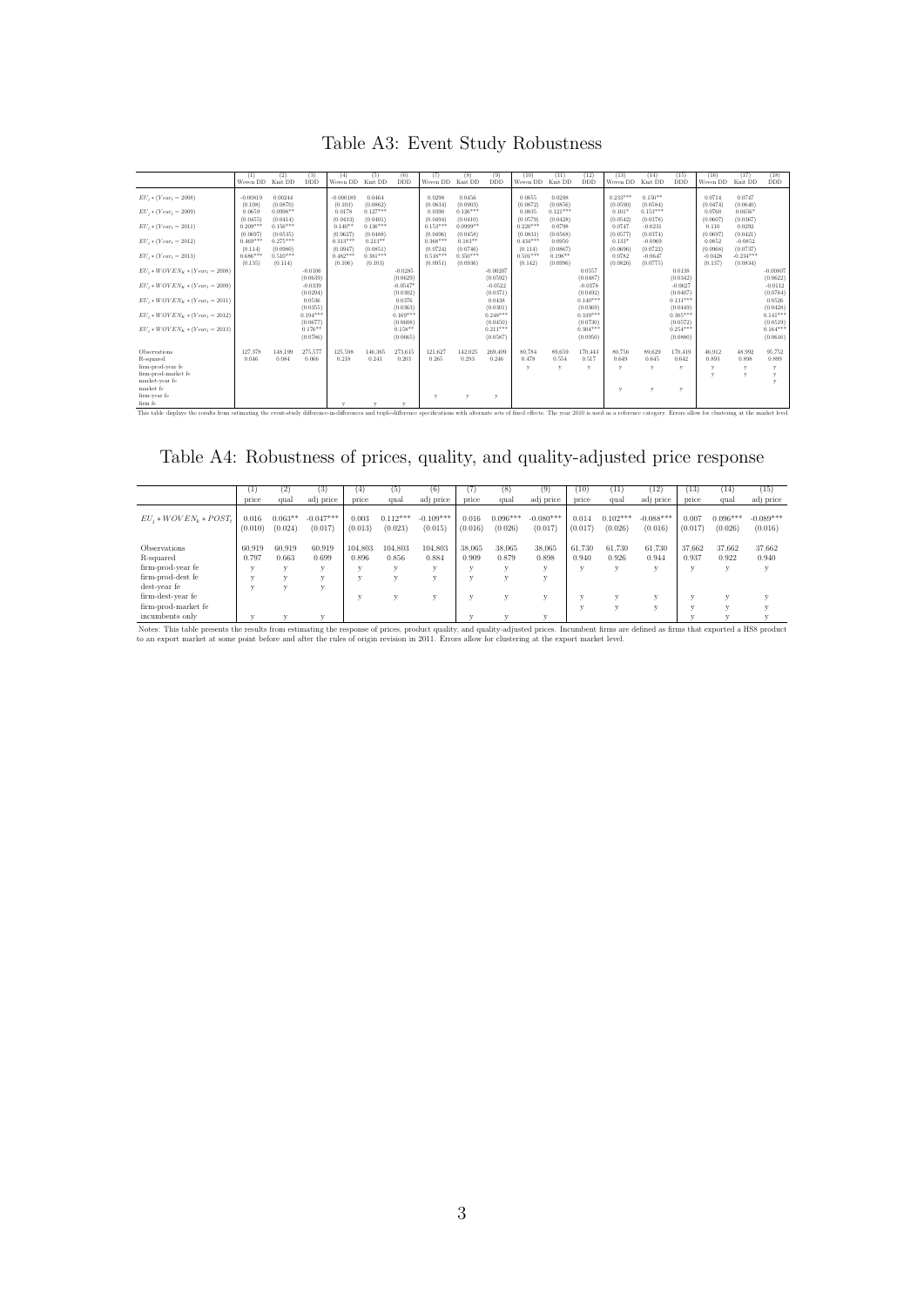|                           | $_{(1)}$    | (2)         | (3)         | (4)           | (5)           | (6)           | (7)         | (8)         | (9)         | (10)             |
|---------------------------|-------------|-------------|-------------|---------------|---------------|---------------|-------------|-------------|-------------|------------------|
|                           | Incumbent   | Net entry   | Exit        | Prod Droppers | Dest Droppers | Complete Exit | Entry       | Prod Adders | Dest Adders | <b>Brand New</b> |
|                           |             |             |             |               |               |               |             |             |             |                  |
| $EU_i$                    | $0.549***$  | $-0.549***$ | $0.549***$  | $0.014***$    | $0.469***$    | $0.067***$    | $-0.502***$ | $-0.010**$  | $-0.422***$ | $-0.070***$      |
|                           | (0.029)     | (0.029)     | (0.029)     | (0.004)       | (0.028)       | (0.016)       | (0.024)     | (0.004)     | (0.025)     | (0.018)          |
| $WOVEN_k$                 | $0.070**$   | $-0.070**$  | $0.070**$   | $-0.006$      | $0.048*$      | 0.028         | $-0.044$    | $-0.002$    | 0.023       | $-0.065***$      |
|                           | (0.029)     | (0.029)     | (0.029)     | (0.009)       | (0.027)       | (0.020)       | (0.027)     | (0.005)     | (0.030)     | (0.023)          |
| $EU_i * WOVEN_k$          | $-0.096***$ | $0.096***$  | $-0.096***$ | $-0.007$      | $-0.057**$    | $-0.032$      | $0.050*$    | 0.006       | $-0.021$    | $0.065***$       |
|                           | (0.029)     | (0.029)     | (0.029)     | (0.009)       | (0.027)       | (0.020)       | (0.027)     | (0.005)     | (0.030)     | (0.023)          |
| $POST_t$                  | $-0.104***$ | $0.104***$  |             |               |               |               |             |             |             |                  |
|                           | (0.019)     | (0.019)     |             |               |               |               |             |             |             |                  |
| $EU_i * POST_t$           | $-0.047**$  | $0.047**$   |             |               |               |               |             |             |             |                  |
|                           | (0.019)     | (0.019)     |             |               |               |               |             |             |             |                  |
| $WOVEN_k * POST_t$        | $-0.026$    | 0.026       |             |               |               |               |             |             |             |                  |
|                           | (0.026)     | (0.026)     |             |               |               |               |             |             |             |                  |
| $EU_i * WOVEN_k * POST_t$ | $0.045*$    | $-0.045*$   |             |               |               |               |             |             |             |                  |
|                           | (0.026)     | (0.026)     |             |               |               |               |             |             |             |                  |
|                           |             |             |             |               |               |               |             |             |             |                  |
| Observations              | 1,626       | 1.626       | 792         | 792           | 792           | 792           | 834         | 834         | 834         | 834              |
| R-squared                 | 0.285       | 0.285       | 0.269       | 0.006         | 0.212         | 0.011         | 0.263       | 0.003       | 0.219       | 0.011            |

Table A5: Reallocation of market share across firm types

Notes: This table presents the results from estimating equation (12). The dependent variable is the market share of a given type of firm, as described in the text and by equation (11). Errors allow for clustering at the ex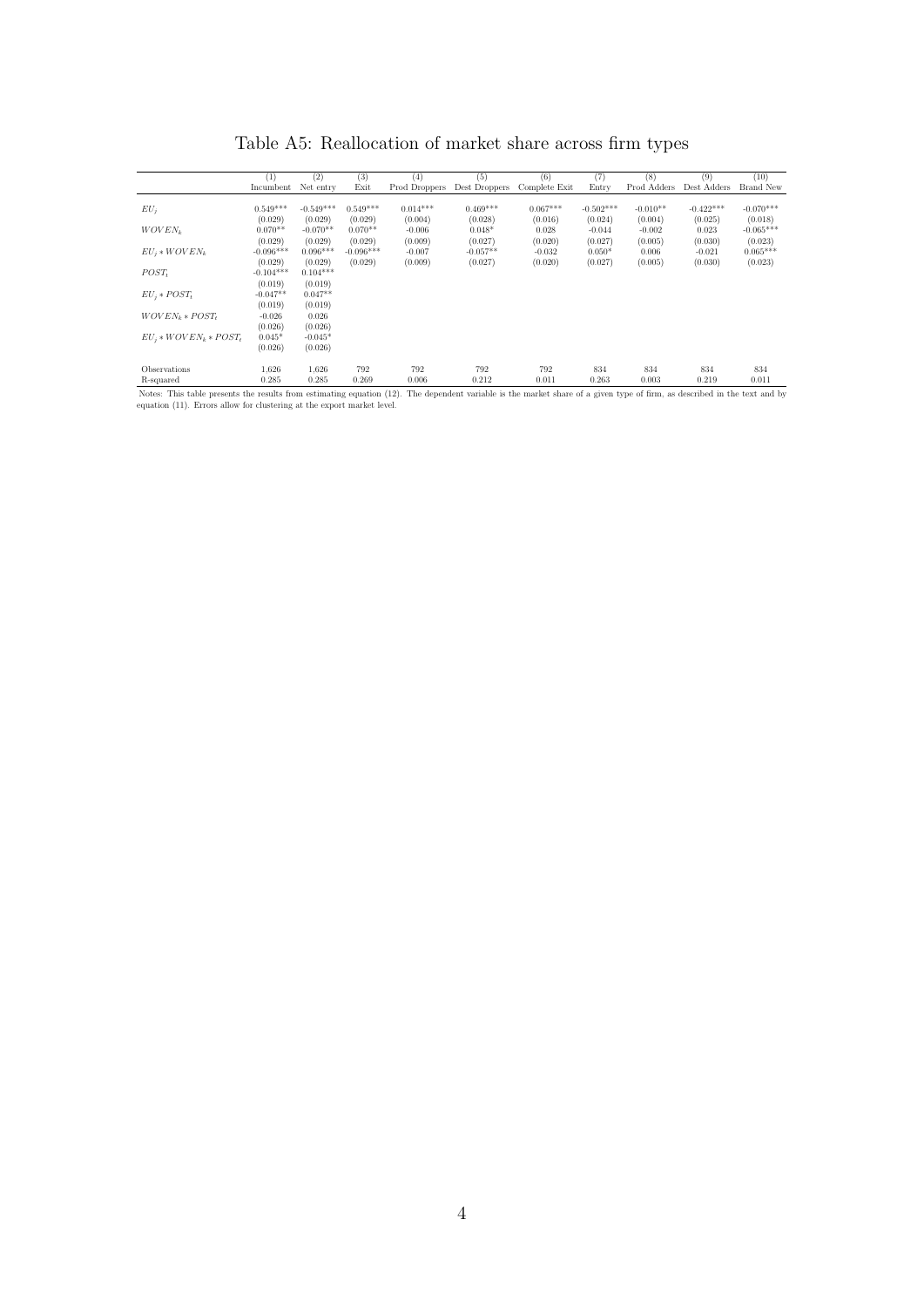## A2 Additional Figures



Figure A1: Textiles sourcing before and after the rules of origin revision in 2011

Notes: This figure displays the share of Bangladesh textile imports (based on import value) from different source countries. The EU and all LDCs are grouped together. The panel on the left displays the pre-2011 average annual shares, and the right panel displays the post-2011 average shares. Textiles fall under the HS2 heading HS60 (knit), and HS4 headings (woven): 5007, 5111, 5112, 5113, 5208, 5209, 5210, 5211, 5212, 5309, 5310, 5311, 5407, 5408, 5512, 5513, 5514, 5515, 5516, 5602, 5603, 5801, 5802, 5809, 5903, 5906, and 5907.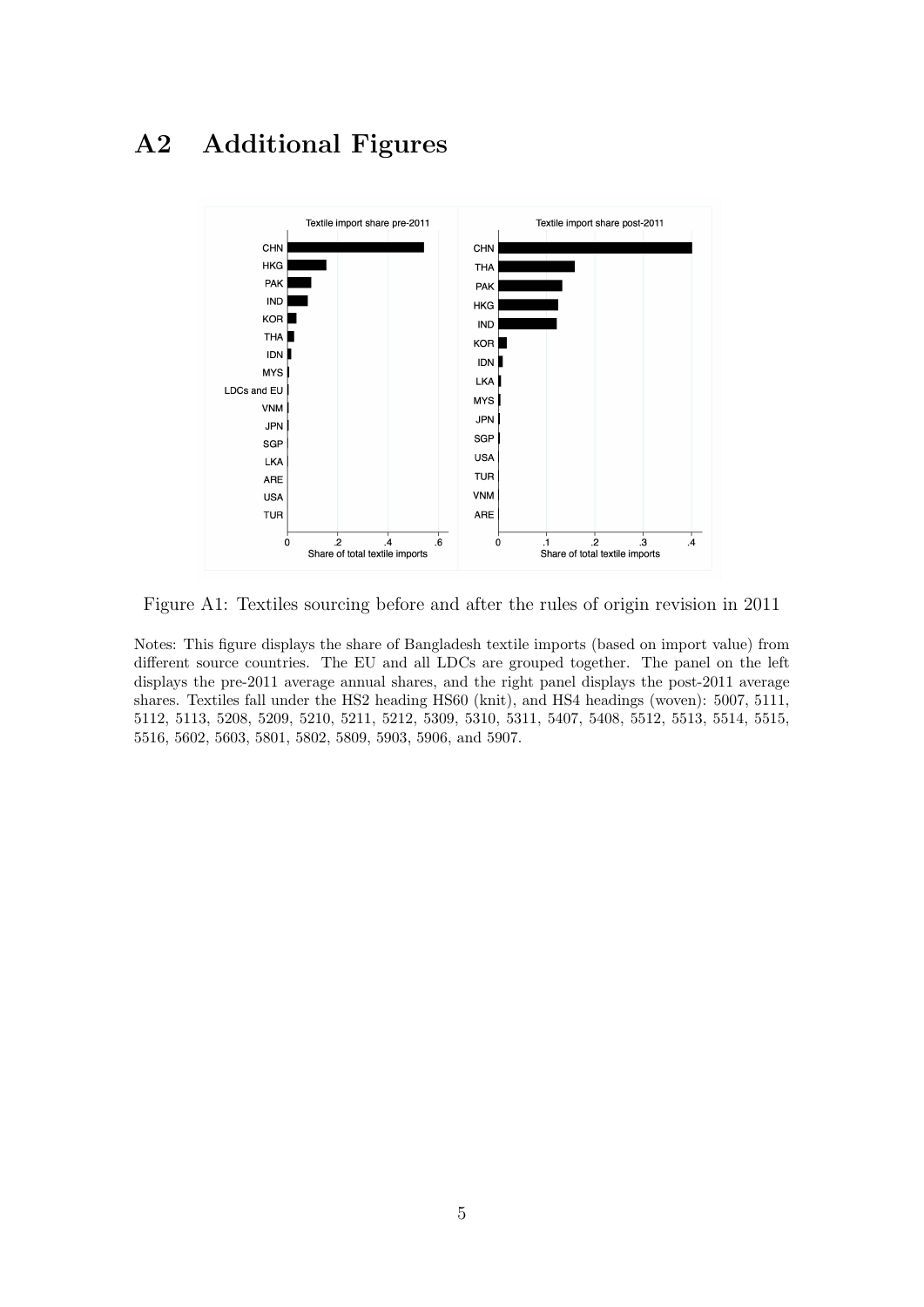

Figure A2: Textile imports

Notes: This figure displays the change in total woven and knit textile imports over time. 2008 is used as a base year. The data come from the UN's Comtrade database. Knit textiles fall under the HS2 heading HS60, and woven textiles have HS4 headings: 5007, 5111, 5112, 5113, 5208, 5209, 5210, 5211, 5212, 5309, 5310, 5311, 5407, 5408, 5512, 5513, 5514, 5515, 5516, 5602, 5603, 5801, 5802, 5809, 5903, 5906, and 5907.

### A3 Additional tests and information

### A3.1 Permutation tests

As an additional test, I use randomization inference to calculate the probability of observing the effect magnitudes I estimate in the previous section, conditional on fixed effects, under the null of no effect. This application of exact inference in the context of a difference-in-differences framework is similar to exercises in [Conley](#page-11-0) [and Taber](#page-11-0) (2011), and [Bertrand, Duflo and Mullainathan](#page-11-1) (2004). For each margin (export revenue, product-level extensive, and firm-level extensive), I conduct three tests. First, I randomly shuffle which products are classified as woven and which are classified as knit while ensuring that the number of woven and knit products in the randomized sample is the same as the actual sample. I then re-estimate equation (3) using this created data set. I repeat this process 5,000 times, each time storing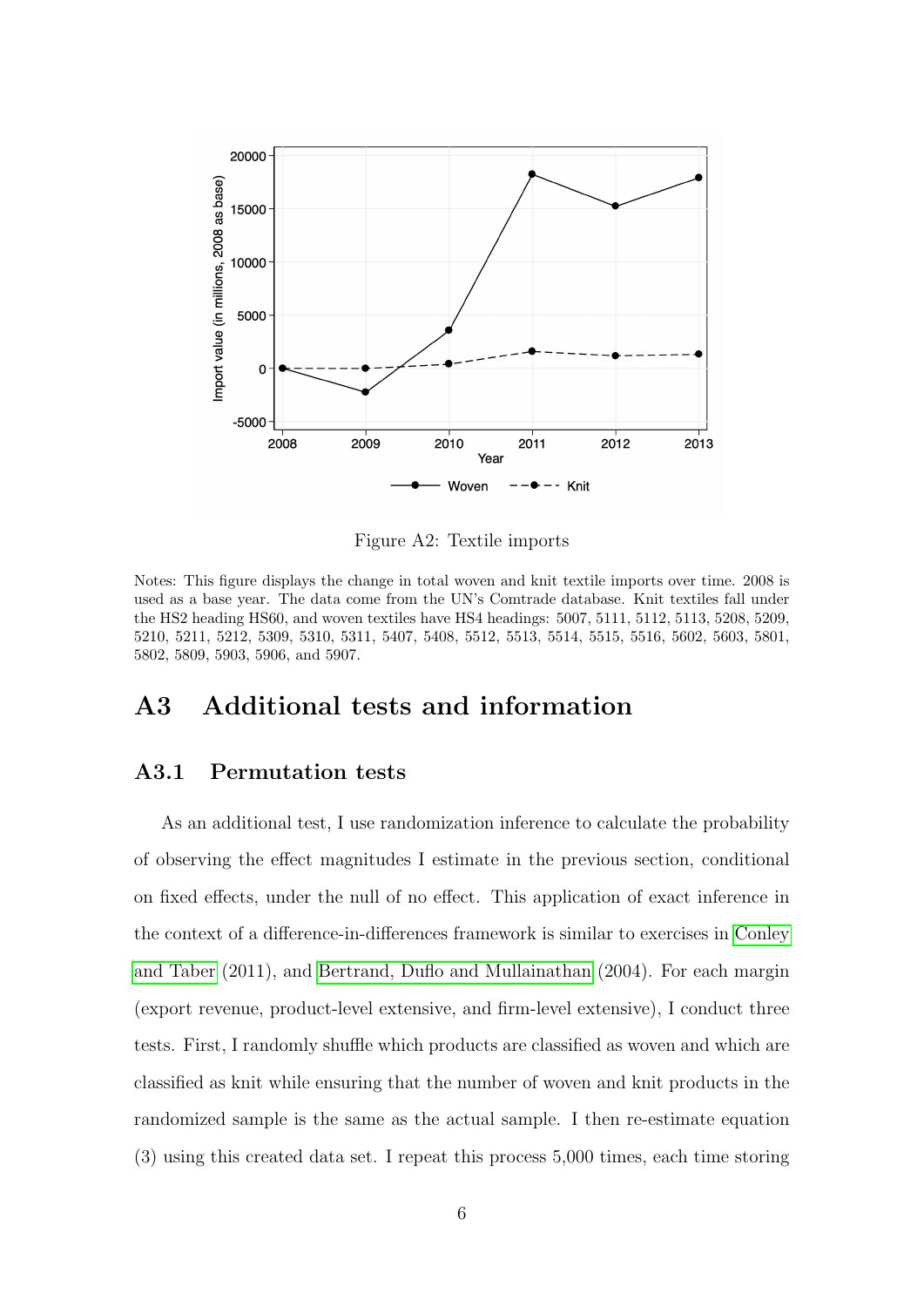

Figure A3: Coated Sales

Notes: This figure displays the trends in export revenue for woven apparel made from coated woven textiles (HS 6210), relative to sales in 2010. Sales are broken up by EU/ROW destinations.

the estimate of  $\beta_1$ , the coefficient on  $EU_j * WOVEN_k * POST_t$ . Then, I shuffle which years are classified as pre and post the rules of origin revision, and which destinations are EU using a similar process.

P-values are calculated under the sharp null of no effect  $(\beta_1 = 0)$  non-parametrically from the empirical null distribution as the ratio of the number of times the estimate under randomization was at least as large as the actual estimate relative to the total number of randomized evaluations of the triple-difference. Column (1) of Table [A6](#page-10-0) presents the results. I show the results when products are randomized, when destinations are randomized, and when years are randomized. In all cases, these p-values are less than 1%.

[MacKinnon and Webb](#page-11-2) [\(2019\)](#page-11-2) note that when treated groups have a different number of observations as control groups randomization inference based on beta coefficients can over-reject. This may be relevant in the context of this study. For example, 53% of HS8 level products are woven products and there are more non-EU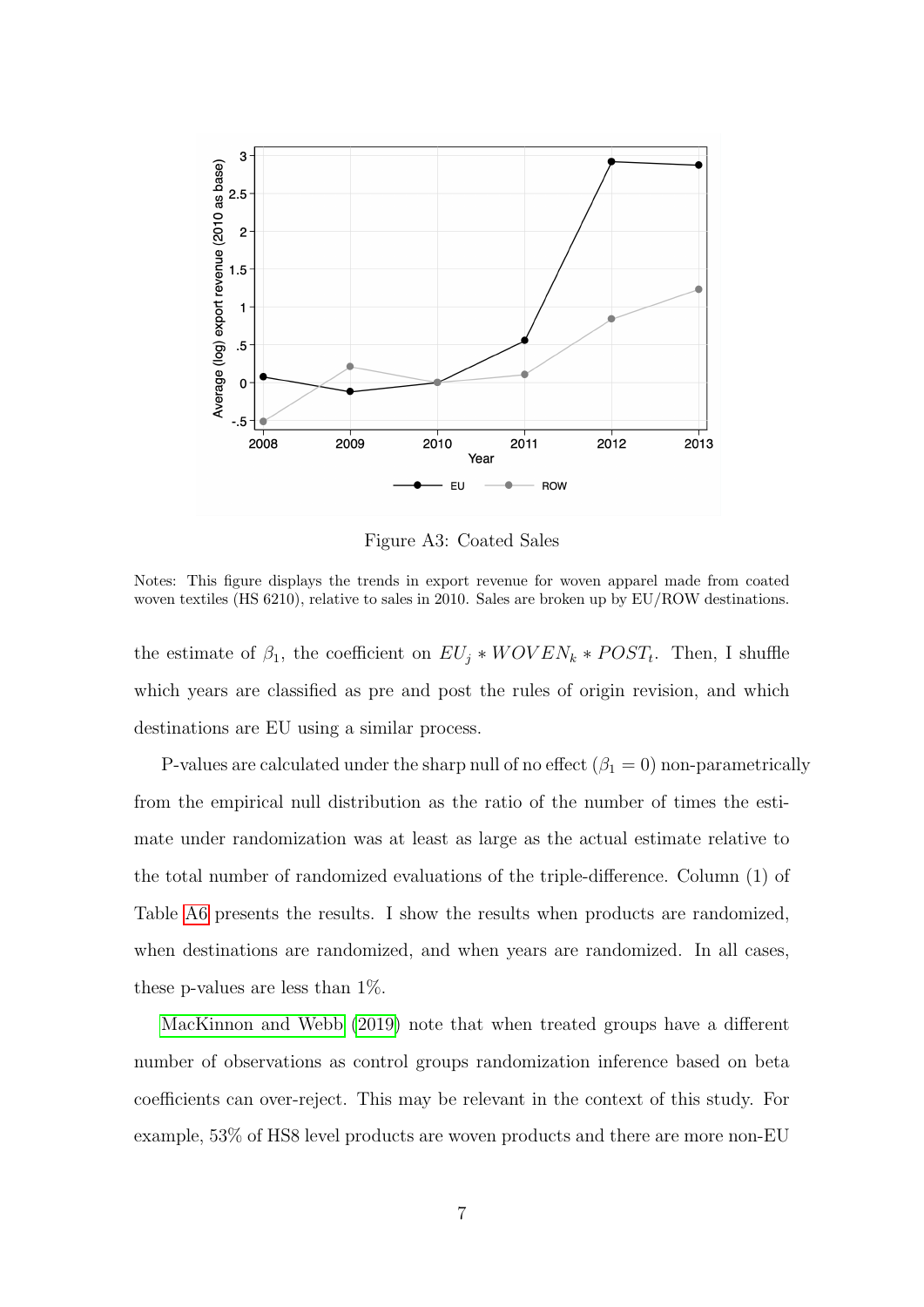

Figure A4: Event Study Robustness

This figure displays the DD and DDD event studies with different sets of fixed effects. The fixed effects included are shown in each panel. Estimates and 95% confidence intervals are show. Errors allow for clustering at the market level.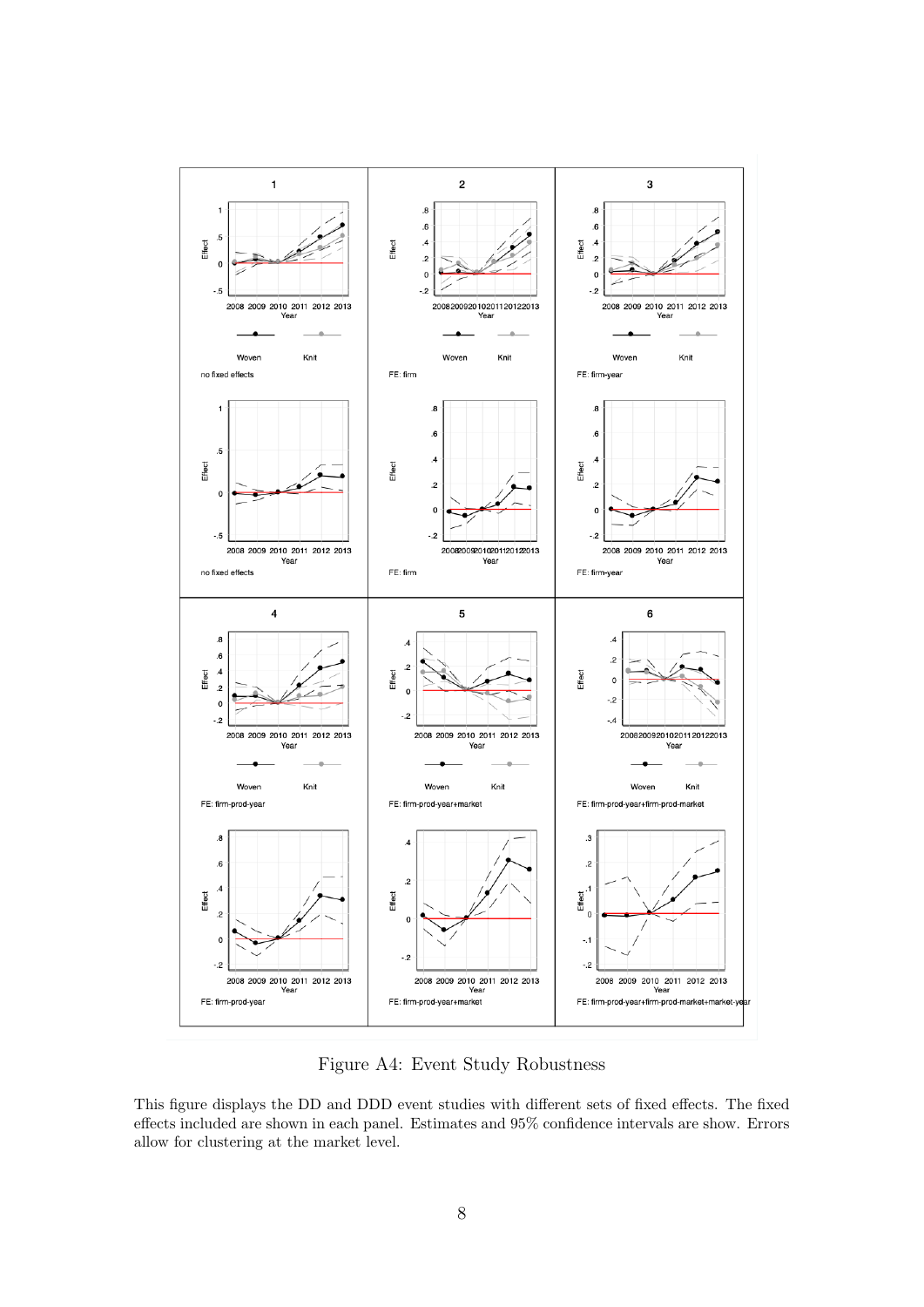

Figure A5: Trends in total export revenue

This figure displays the trends in total bilateral export revenue for woven and knit apparel between destinations, relative to the level in 2010.

countries than EU countries in the sample. As a secondary test, it is recommended to use t-statistics rather than coefficients. Randomization inference based on tstatistics tend to under-reject, making this a more conservative test [\(MacKinnon](#page-11-2) [and Webb, 2019\)](#page-11-2). I examine the probability of observing a t-statistic of at least 2 using the same permutation procedure described above. Column (2) of Table [A6](#page-10-0) presents the results of the permutation test based on t-statistics. Across all sources of randomization, the p-values are larger than the  $\beta_1$  based p-values. In all cases, even these conservative p-values are less than 0.05.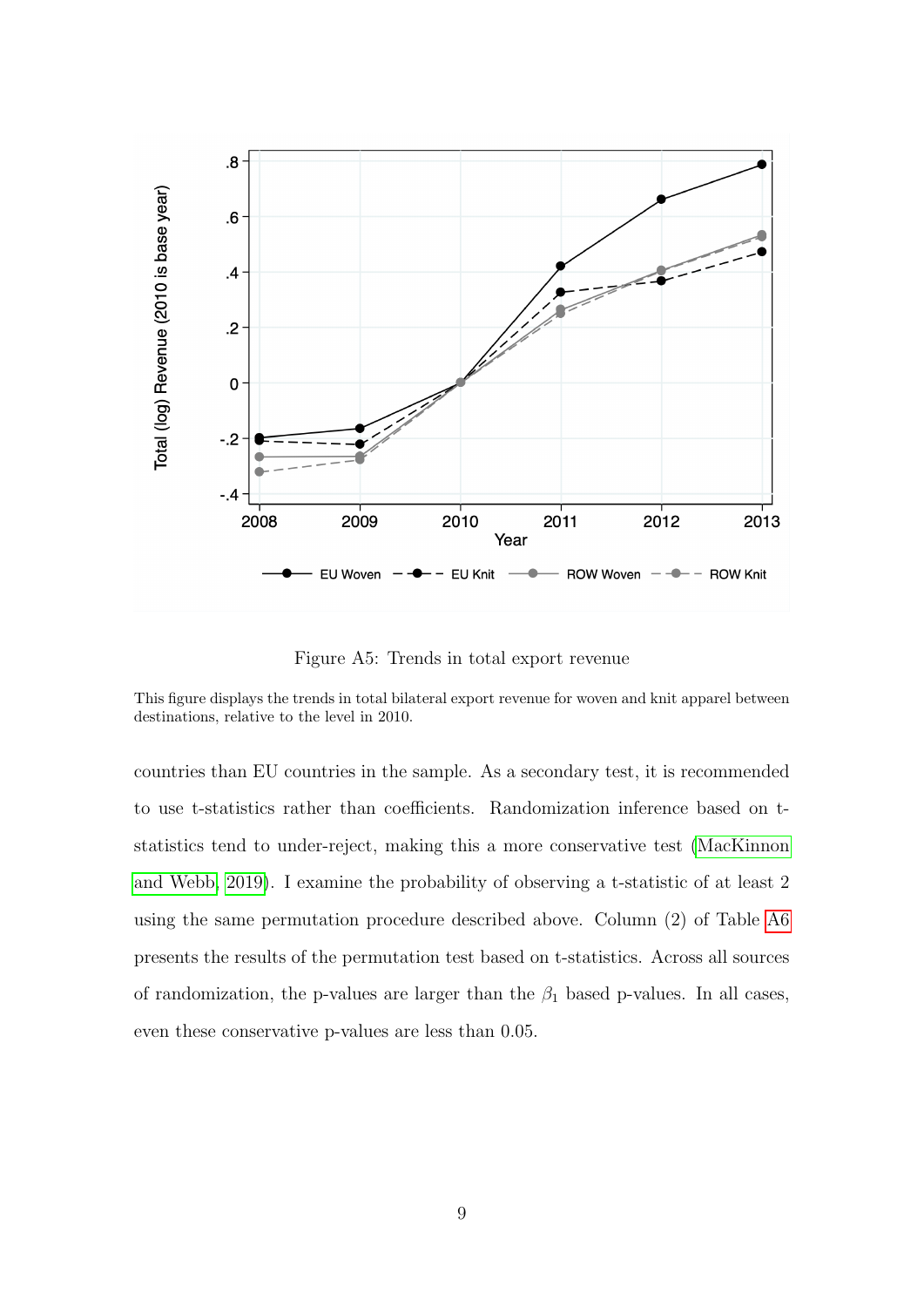<span id="page-10-0"></span>

|                           |         | p-value based on $\beta_1$ p-value based on t-statistic |
|---------------------------|---------|---------------------------------------------------------|
| Product randomization     | < 0.001 | 0.007                                                   |
| Destination randomization | < 0.001 | < 0.001                                                 |
| Year randomization        | < 0.001 | 0.0132                                                  |

Table A6: Permutation Tests

Notes: This table presents the results from permutation tests. Non-parametric p-values are calculated based on random<br>permutations of which products are classified as woven, or which destinations are classified as EU, or

#### A3.2 Product quality

Following [Khandelwal, Schott and Wei](#page-11-3) (2013), product quality enters consumer utility as an unobserved attribute of a variety that increases consumer willingness to purchase relatively large quantities of the variety despite the relatively high prices charged. The derivation begins with the assumption that there exists a representative consumer with CES utility given by:  $U = (\int_{k \in \Omega} (q_k \lambda_k)^{\frac{\sigma-1}{\sigma}} dk)^{\sigma/(\sigma-1)}$ , where  $q_k$  and  $\lambda_k$  represent the quantity and quality of product k, respectively. The elasticity of substitution across varieties is given by  $\sigma > 1$ , and  $\Omega$  is the set of all products available.

From this set up, the demand for firm  $\phi$ 's specific variety of product k can be expressed as a function of the price, as well as its quality:  $q_{jk}(\phi) = \lambda_{jk}(\phi)^{\sigma-1} p_{jk}(\phi)^{-\sigma} P_j^{\sigma-1} E_j$ , where  $p_{jk}(\phi)$  is the price of the variety, and  $P_j$  and  $E_j$  are the price index and expenditures. Taking logs, quality can be estimated at the firm-product-destination-year level as the residual of the OLS regression:

$$
ln(q_{ijkt}) + \sigma ln(p_{ijkt}) = \alpha_k + \alpha_{jt} + \eta_{ijkt}
$$

where  $\alpha_{jt}$  controls for export market price indices and expenditures. Because prices and quantities are not necessarily comparable across apparel products, a product fixed effect  $(\alpha_k)$  is included as well. Using  $\sigma = 4$ , the median elasticity for apparel products estimated in [Broda and Weinstein](#page-11-4) [\(2006\)](#page-11-4), and the elasticity used in [Khan](#page-11-3)[delwal, Schott and Wei](#page-11-3) [\(2013\)](#page-11-3) to study Chinese apparel firms, product quality can